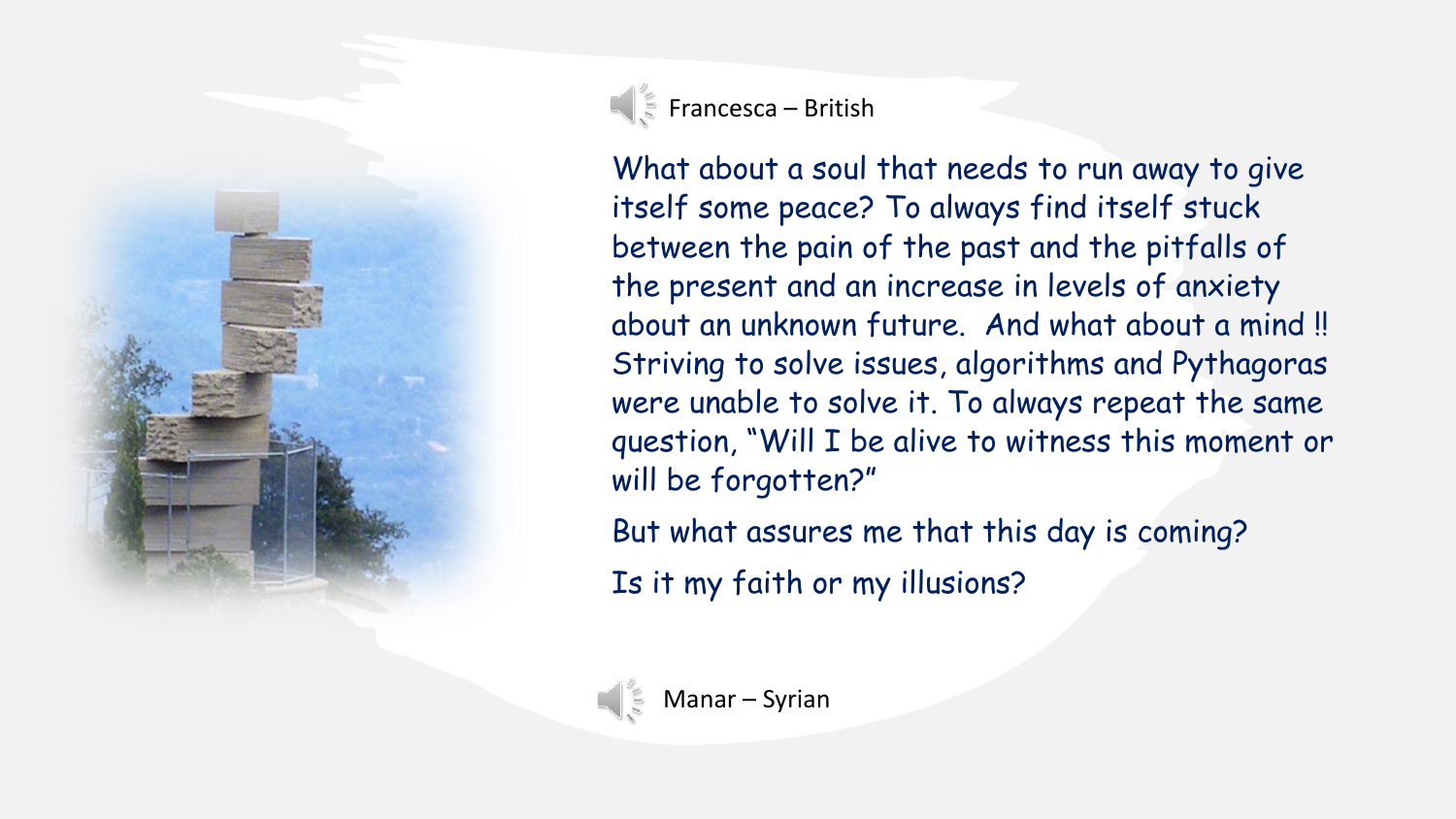



The day when a person doesn't look to his human brother with an inferior look. Doesn't look at colour, shape or religion but think with the hollowness of the heart and the sweetness of the soul

I wish the whole world was a small model in my hand to do my simple rubber and remove all borders to collect its members with each other. Because they don't realise that each organic needs the other.

If organic suffers in India, another helps him in China if the near bleeds, the distant heals him. With every line erased there is a life that will begin, brokenness will force, hunger will be buried, and poverty will end ... No wars, no blood, only

peace

Amaneh – Iranian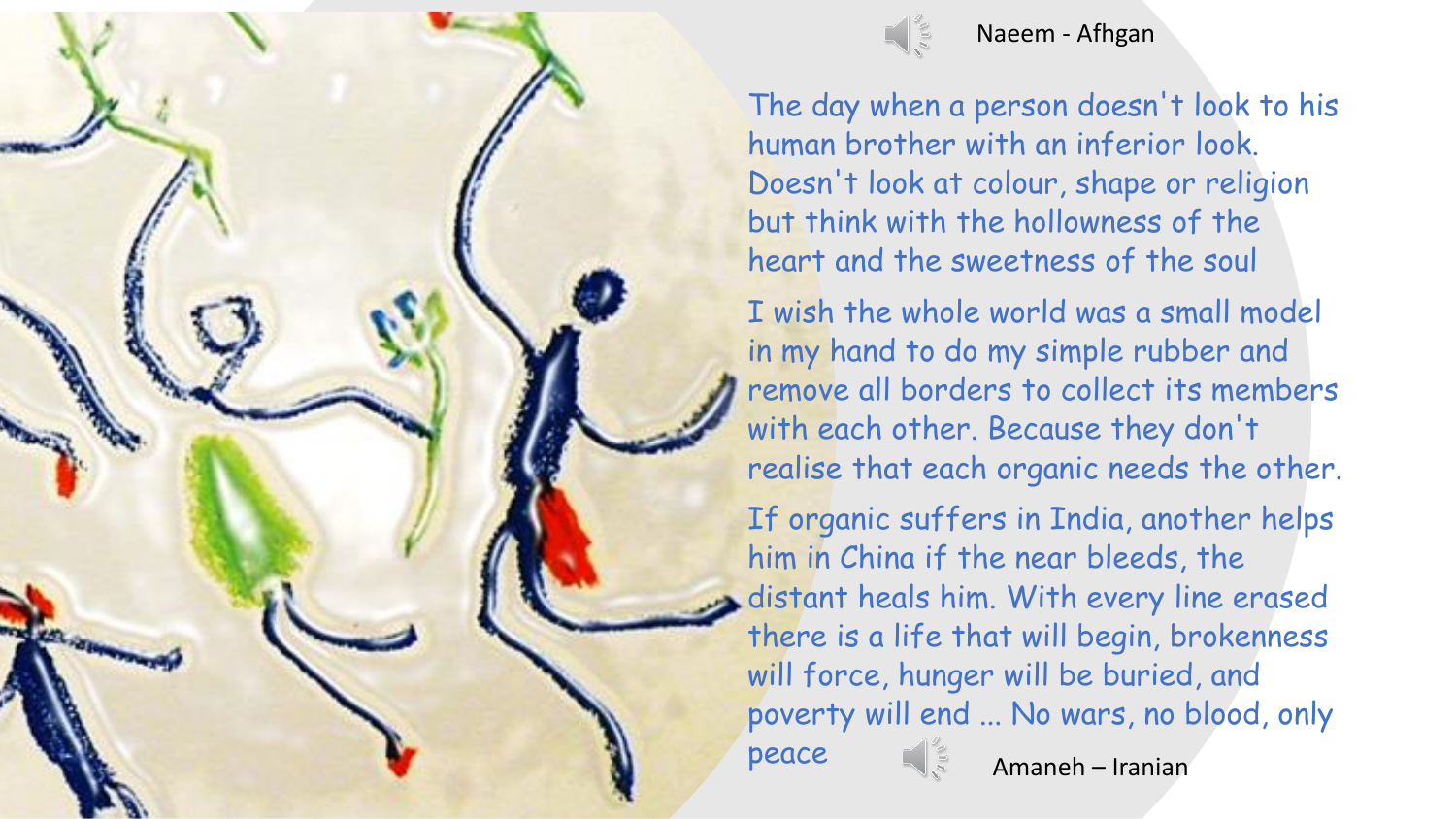Tears will be replaced by warm rain and with every raindrop a generous tree, there is no limit to it giving and no killer for its happiness.

Ju Yee – Malaysian



But soon reality wakes you up saying, "Don't drown in dreams because with the fall will be more bleeding". Unfortunately this is the reality demon. It tries to pull you from the folds of hope to seas of despair.

But we can fight it by climbing its wet mountains to reach not only the top but also stars

Be satisfied! And let your smile break all laws.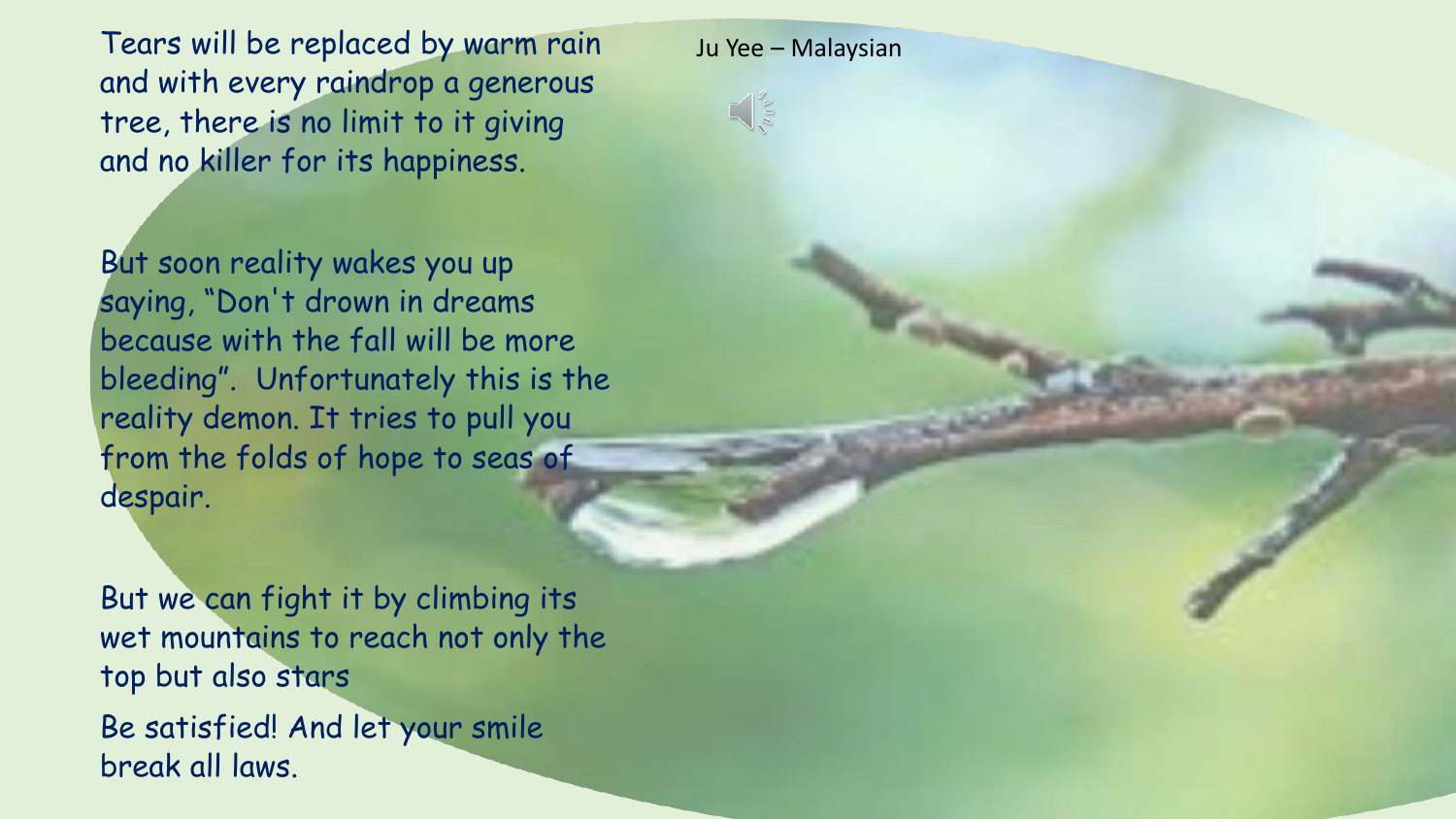Make yourself a benevolent mother, pink rose, not a painful thorn.

Like a hammer, it can put a nail and it can remove it. What if we take out the nail of pain and put a bandage woven from love and clinging to the rope of hope we will be tighter.

Keep your failures to yourself not because no one hears or understands. Believe there is someone who feels you more than you!

But !! He has had enough of the bitterness of this cup and needs to taste its sweetness.

If you are able, give him a few drops of sugar so that he can adjust the bitter taste in his cup

Manar – Syrian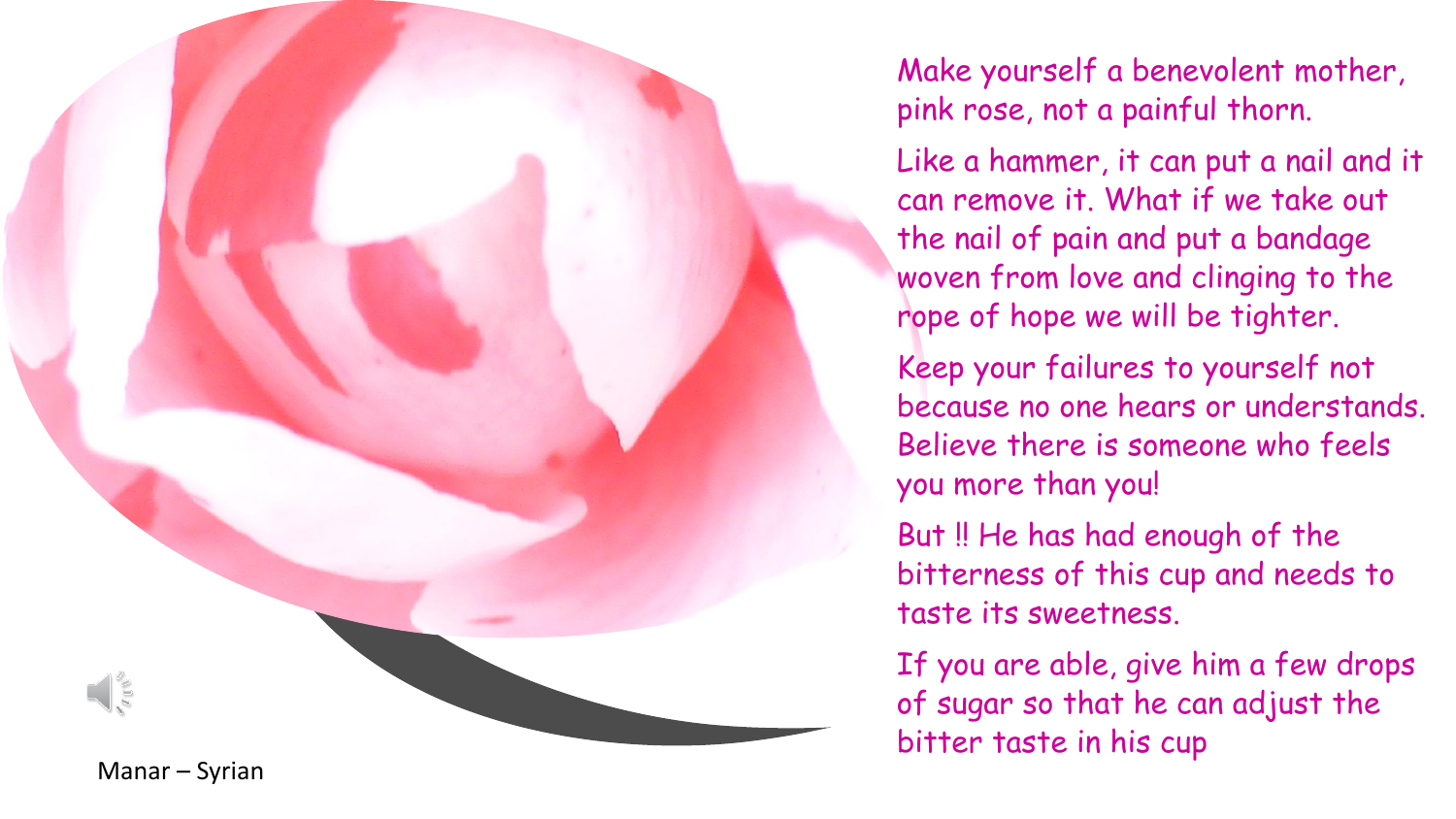And don't put yourself on a heavy load, life is nothing but a racer who seeks the championship in fast running, you can't stop it, but you can set your heart and you can be flexible with your mind. Look for your happiness among a thousand black rocks and under a hundred pins

And always remember!!

You look prettier When you smile.





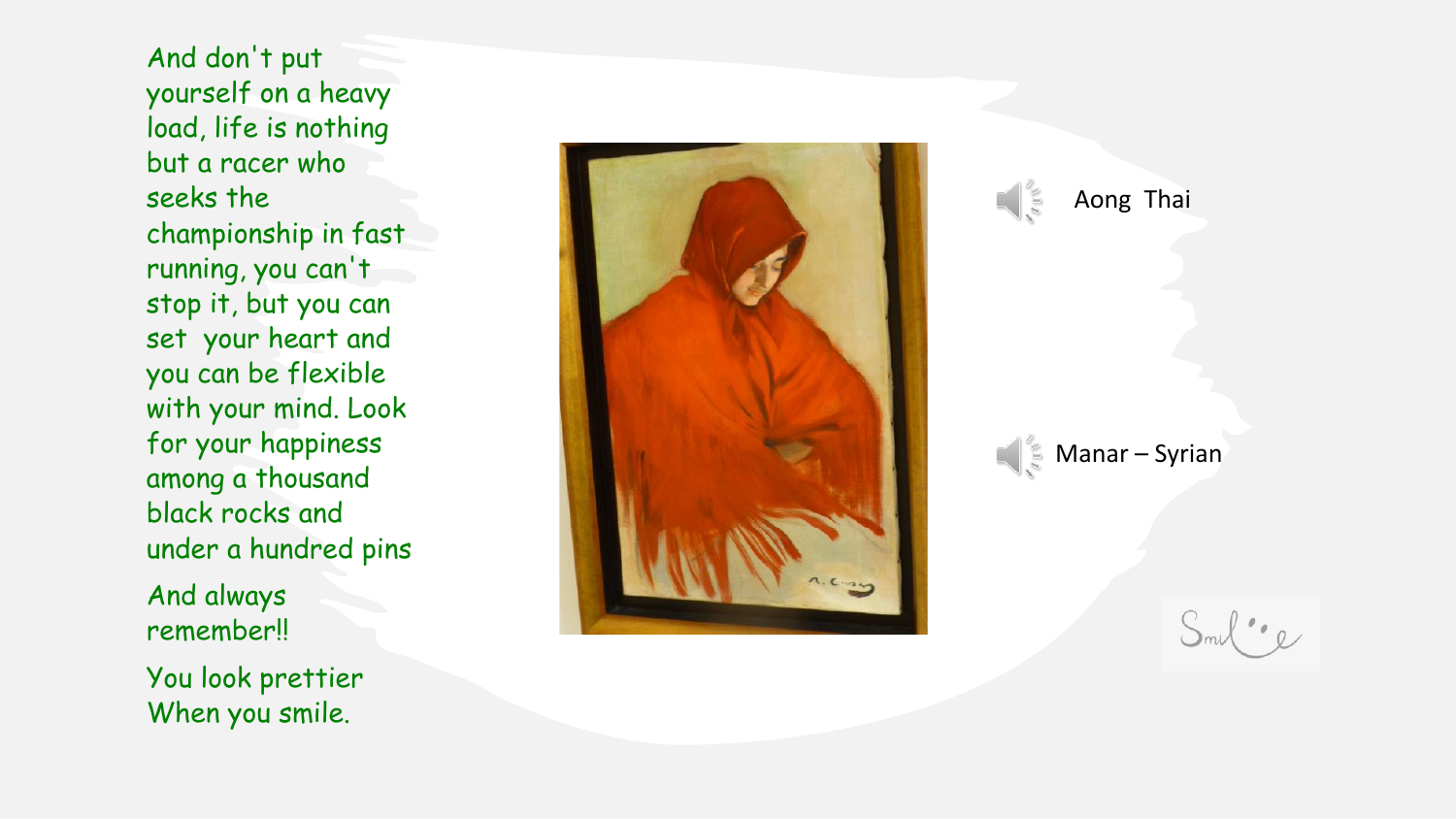*Francesca – British. What about a soul that needs to run away to give itself some peace? To always find itself stuck between the pain of the past and the pitfalls of the present and an increase in levels of anxiety about an unknown future. And what about a mind!! Striving to solve issues algorism and Pythagoras were unable to solve it. To always repeat the same question, "Will I be a live to witness this moment or will be forgotten?"*

Ju Yee - Malaysian - Air mata akan digantikan dengan hujan hangat dan dengan setiap titisan hujan pokok yang murah hati, tiada had untuk memberi dan tiada pembunuh untuk kebahagiannya. Tetapi realiti tidak lama lagi membangunkan anda berkata jangan lemas dalam mimpi kerana kejatuhan akan lebih berdarah.Malangnya ini adalah syaitan realiti yang cuba menarik anda dari lipatan harapan kepada lautan keputusaan.Tetapi kita boleh melawannya dengan mendaki gunungnya yang basah untuk mencapai bukan sahaja puncak tetapi juga bintang.

 $A$ ong  $-\text{\textsf{T}}$ hai และอย่าแบกรับภาระหนัก ชีวิตไม่ได้เป็น เพียงนักแข่งที่แสวงหาแชมป์ด้วยการวิ่งเร็ว คุณไม่สามารถหยุด มนัได ้ แต่คุณสามารถต้งัมนั่ ในหวัใจของคุณ และคุณสามารถ ปรับเปลี่ยนจิตใจ ได้ มองหาความสุขของคุณท่ามกลางหินสีดำ นับพันและต่ำกว่าร้อยหมุด

Manar – Syrian وتذكر دائما!! تبدو أجمل عندما تبتسم.

بود، که به سادگی مرز ها را پاک می کردم تا آدم ها کنار هم Afghanistan-کاش همه دنیا مثل طرح کوچکی نقاشی روی دستانمDari Persian -Naeem جمع میشدند. چرا که آنها نمی داند که هر یک انسان به دیگری نیاز دارد!

> اگر فردی در Iranian – Persian – Amenah هند رنج ببرد دیگری در چین به او کمک خواهد کرد. اگر نزدیکان خونی از او بریزد دیگری که در دور دست است به او کمک خواهد کرد . با مرگ هر فردی زندگی دوباره آغاز خواهد شد . شکست رانده خواهد شد ، گرسنگی به خاک سپرده خواهد شد ، و فقر پایان خواهد یافت . نه جنگ ، نه خون ، تنها صلح

اجعل نفسك أما خیرة ، وردة وردیة ، ولیس شوكة مؤلمة. مثل Syrian – Manar المطرقة ، یمكن أن تضع مسمارا ویمكنها إزالته. ماذا لو أخرجنا مسمار األلم ووضعنا ضمادة منسوجة من الحب وتشبثنا بحبل األمل سنكون أكثر إحكاما. احتفظ بإخفاقاتك لنفسك لیس ألن ال أحد یسمع أو یفهم. صدق أن هناك شخصا یشعر بك أكثر منك! لكن!! لقد اكتفى من مرارة هذا الكأس ویحتاج إلى تذوق حالوته. إذا كنت قادرا ، فأعطه بضع قطرات من السكر حتى یتمكن من ضبط الطعم المر في كوبه

ولكن ما الذي یؤكد لي Syrian – Manar أن هذا الیوم قادم؟ هل هو إیماني أم أوهامي؟